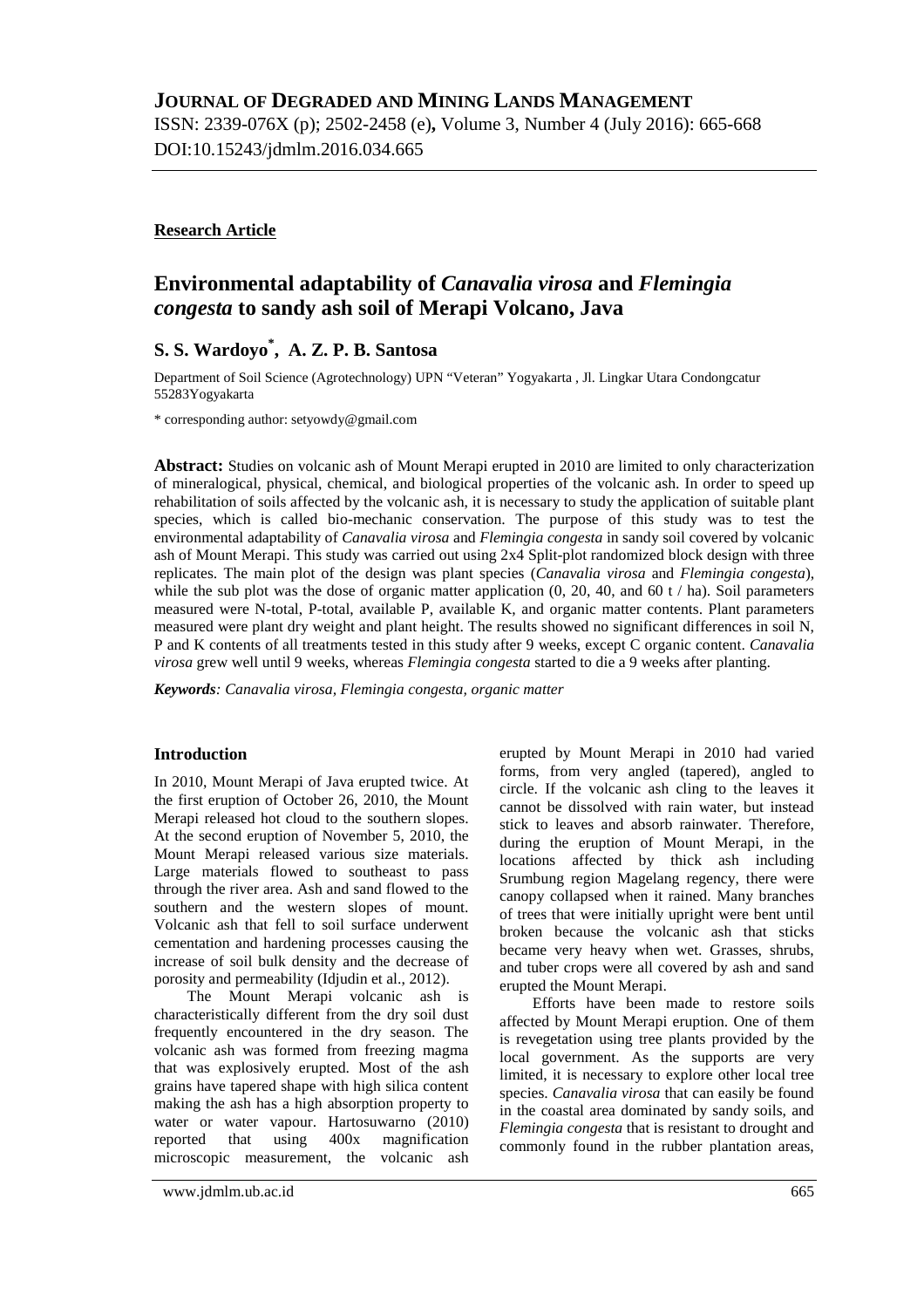are probably potential to be used for rehabilitation of volcanic ash affected soils. *Canavalia virosa* is a type of annual legume that can be found throughout the year in the coastal sandy soils. This plant is capable to fix N from the air and it thus can be used as a pioneer plant for improvement of marginal lands. Naturally, this plant reproduces with roots that grow in the segments of the tendrils. The roots that appear on tendril segments grow into shoots. Under favaourable environmental conditions, the plant can be reproduced by seed. *Canavalia virosa* is able to grow on sandy soils that are dry and nutrient-poor. Root nodules of *Canavalia virosa* can still be found to 70 cm depth from the surface of sandy soils (BPTP, 2009).

According to Wardoyo et al. (2009), one of coastal sand vegetations that requires least water is *Canavalia virosa* in comparison with of three other plant species, i.e. *Calotropis gigantea, Casuarina equisetifolia*, and *Spinifex littoreus*. Based on results of a pot experiment conducted in a glasshouse by Suhardjo (2010), the growth of *Canavalia virosa*, was the best at a mixture of Mount Merapi sand and organic matter. The plant height, leaf number, stem diameter, and biomass weight were 95,47cm, 54 leaves, 0,8cm, and 4 kg, respectively, compared to that grew on a mixture of sand and organic matter that had plant height, leaf number, stem diameter, and biomass weight of 93,7cm, 35 strands, 0,7cm, and 2.5 kg, respectively.

*Flemingia congesta* is a conservation plant commonly grown in rubber plantations or used as erosion control in critical hilly areas, which is grown by means of strip cropping. The plant is also used as a shade of plantation. According to Sukmana et al. (1985), the plant is also resistant to drought in all types of soil, so it is also considered suitable for Merapi volcanic ash. A study on *Flemingia congesta* has been conducted by Wardoyo (1995) in a glasshouse using volcanic ash from the western slopes of Mount Merapi, precisely in upstream of S. Putih. The results showed that the average germination percentage of *Flemingia congesta* was 78.13%, the average plant height of *Flemingia congesta* at 2 months was of 17.34 cm, wilting point moisture of *Flemingia congesta* was at 1.5% water content. Therefore, *Flemingia congesta* that is also resistant to drought is suitable as a possible conservation plant at Mount Merapi volcanic ash area.

The purpose of this study was to examine the environmental adaptation of Canavalia virosa and *Flemingia congesta* in sandy soil areas of Mount Merapi volcanic ash.

## **Materials and Methods**

The study was conducted at the Village area Ngablak Village, Srumbung, Magelang (7º30'30"- 7º36 '30"S and 110º26'30"-110º31'10 "E) during one year (2013). The area, which is located on the western slopes of Merapi, has annual rainfall of 2263.5 mm / year, with average temperature of 22-29ºC, and an altitude of 650 m above sea level. The thickness of Mount Merapi eruption material was in average of 15 cm.

Results of laboratory analysis of soil from Mount Merapi eruption area prior to the study are presented in Table 1. The texture of the soil was generally in the form of sand (82.52% of coarse sand and 7,21% of fine sand). The chemical properties of the soil were similar to that reported by Fibrianty et al. (2011), i.e. pH of 5.31, 1.49% C organic, 0.13% total N, 18.67 mg/kg available P, CEC of(8.84 cmol<sup>(+)</sup>/kg, and exchangeable K of 2.28 cmol $^{(+)}$ /kg.

|  | Table 1. Chemical composition of soil and |  |  |
|--|-------------------------------------------|--|--|
|  | organic matter used for the study         |  |  |

| <b>Physical and Chemical</b><br>properties | Soil  | Organic<br><b>Matter</b><br>(Cow)<br><b>Manure</b> ) |
|--------------------------------------------|-------|------------------------------------------------------|
| Texture (% weight)                         |       |                                                      |
| Coarse sand                                | 82.35 |                                                      |
| Fine sand                                  | 7.25  |                                                      |
| Silt                                       | 8.78  |                                                      |
| Clay                                       | 1.62  |                                                      |
| Bulk density $(g/cm^3)$                    | 1.54  |                                                      |
| Particle density $(g/cm^3)$                | 2.64  |                                                      |
| Porosity (%)                               | 42.02 |                                                      |
| Organic matter (%)                         |       | 21.65                                                |
| C-organic $(\%)$                           | 0.04  | 12.56                                                |
| N-total $(\%)$                             | 0.004 | 1.61                                                 |
| $C/N$ ratio                                | 10    | 20.26                                                |
| Moisture content (%)                       | 0.16  | 7.69                                                 |

Treatments tested in this study were combinations of plant species (*Canavalia virosa* and *Flemingia congesta*) and dose of organic matter application (0, 20, 40 and 60 t/ha). Organic matter used for this study was cow manure having bulk density of  $0.50$  g/cm<sup>3</sup>. Characteristics of organic matter used for this study are presented in Table 1. *Canavalia virosa* and *Flemingia congesta* were planted from May to July 2013 with 193.9 mm of rainfall in May, 2.4 mm in June, and 0 mm in July. *Canavalia virosa* and *Flemingia congesta* were planted in the form of seed after being treated with hot water to cope with the dormancy period. Three *Canavalia virosa* seeds per hole were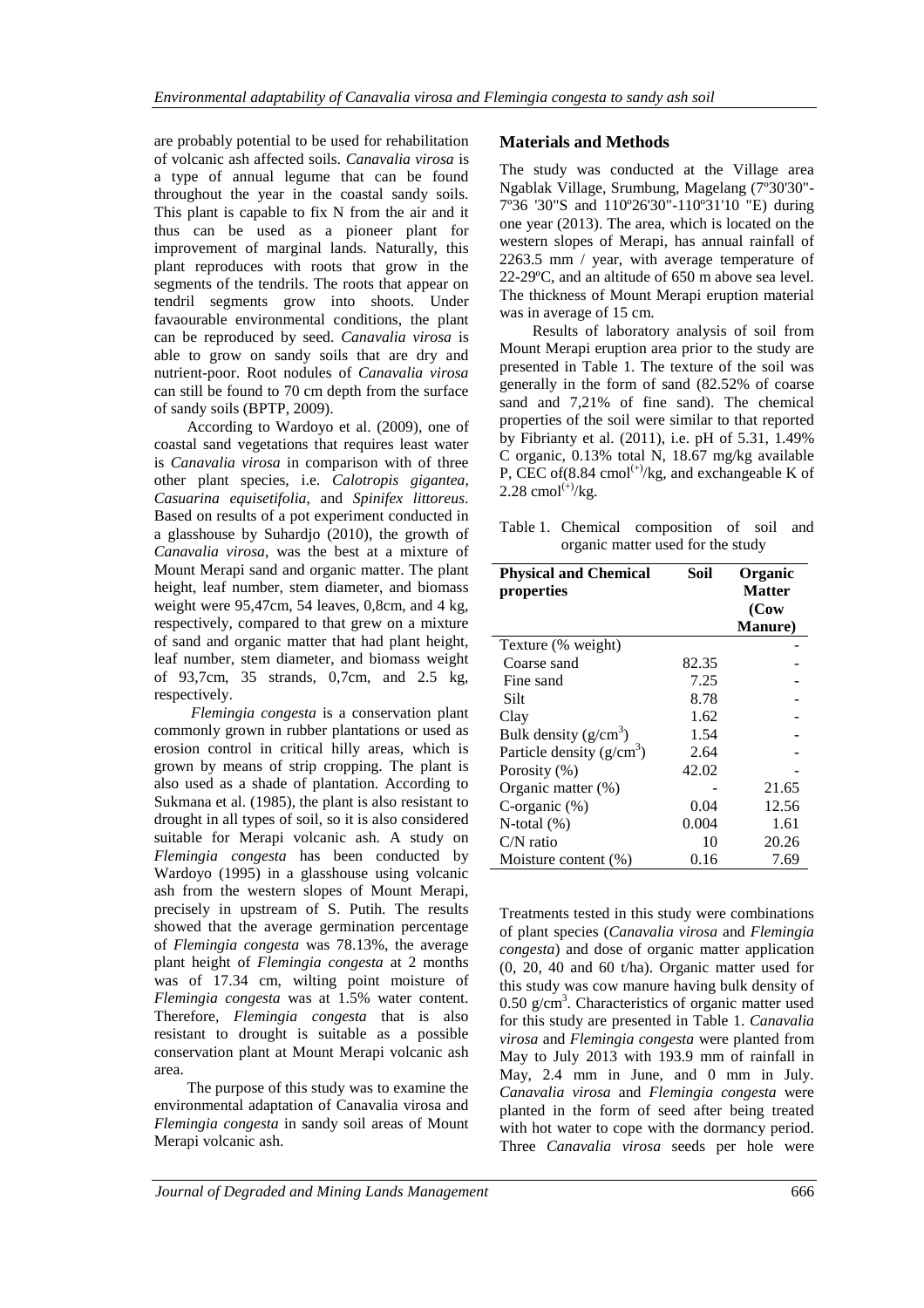planted with 20 cm x 40 cm spacing. Five *Flemingia congesta* seeds per hole were also planted with 20 cm x 40 cm spacing.

Each treatment was conducted in a 2 x 5 m experimental plot. Soil at each experimental plot was ploughed at 20 cm deep, so there was a mixture of new material (15 cm) and old material (5 cm). The bulk density of the soil after tillage was  $1.41 \text{ g}$  / cm<sup>3</sup>. The experimental design used for this study was randomized block design in a Split-plot pattern of 2x4 with three replicates. The main plots were plant species, and the subplots were doses of organic matter. Plant maintenance was only conducted for weeding with no water and fertilizer that was similar to natural field conditions. Sampling of soil and plant was conducted at 9 weeks after planting. Composite soils samples from each plot were collected from 0-20 cm depth.

Parameters measured were N-total method Kjedal, P-total the soil with extract method HCl 25%, P-available methods Bray I and K-available methods Flame photometer, soil organic matter by the method of Walkley and Black, plant dry weight, plant height. The data obtained were subjected to statistical analysis with F 5% test, followed by Duncan test at 5 %.

#### **Results and Discussion**

Plant height generally increased with increasing dose of organic matter applied, except for the dose of 60 t/ha (Table 2). This was probably because the incubation period conducted was not long enough so that the ability of the soil to bind to organic material was still limited. Thus, exchanged nutrient for plant growth was also limited. A similar trend was also observed for plant dry weight although the dry weight of *Canavalia virosa* was higher than that of *Flemingia congesta*. Based on field observations, starting from the end of week 9 *Flemingia congesta* began to die because it could not stand to drought. There was no rain since the first day of planting.

Based on the performance of the plants (plant height and dry weight biomass plants), up to week 9 *Canavalia virosa* grew better than *Flemingia congesta*. *Canavalia virosa* was still alive at week 9 while *Flemingia congesta* began to die leaving only few trees. Plant height of *Canavalia virosa* at 20 t organic matter/ha treatment was still greater than that reported earlier by Suhardjo (2010) that reached only 95.47 cm.

Table 2. Plant height and plant dry weight at 9 weeks after planting

| <b>Parameters/Plants</b> |                                | Dose Organic Matter Applied (t/ha) |          |            |          | Average    |
|--------------------------|--------------------------------|------------------------------------|----------|------------|----------|------------|
|                          |                                | 0                                  | 20       | 40         | 60       |            |
| Plant height (cm)        |                                |                                    |          |            |          |            |
|                          | Canavalia virosa               | 45.67c                             | 108.44 a | 84.44 h    | 59.56 bc | 74.53 a    |
|                          | - Flemingia congesta           | 41.67a                             | 45.11a   | 44.56 a    | 42.89a   | $43.56b$ b |
|                          | The plant dry weight (g/plant) |                                    |          |            |          |            |
|                          | Canavalia virosa               | 7.83 bc                            | 17.77a   | $12.97$ ab | 6.90c    | 11.37 a    |
|                          | Flemingia congesta             | 7.10 <sub>bc</sub>                 | 12.17a   | $10.37$ ab | 12.30a   | 10.48a     |

Remarks: Average of three replications. Mean separation in a raw by DMRT at 5% level

Soil N, P and K contents were not significantly different between plants and doses of organic matter applied to each plant (Table 3). The relatively high available P in the soils was probably due to addition of organic P from organic matter applied. Soil available K was considered low. Although the total K in the form of K2O of Mount Merapi cold lava was relatively high, the soluble and mineralized K remained low. The content of soil organic matter increased with increasing doses of organic materials added. This was because of the increase of organic matter held by soil aggregates. At the time of preparation of

the study, the rainfall was still high (193.9 mm/month) with rainfall erosivity of the respected month was 124.59. However, when the experiment was started the rainfall was very low even there was no rain for a month. This caused *Flemingia congesta* could not survive at 9 weeks after planting, yet *Canavalia virosa* still grew well. According to Wardoyo et al. (2014) at the same location, the degree of erosion that was considered strong covered 12.947 ha and that was considered medium covered 14.665 ha. In those zones, *Canavalia virosa* is used for controlling erosion.